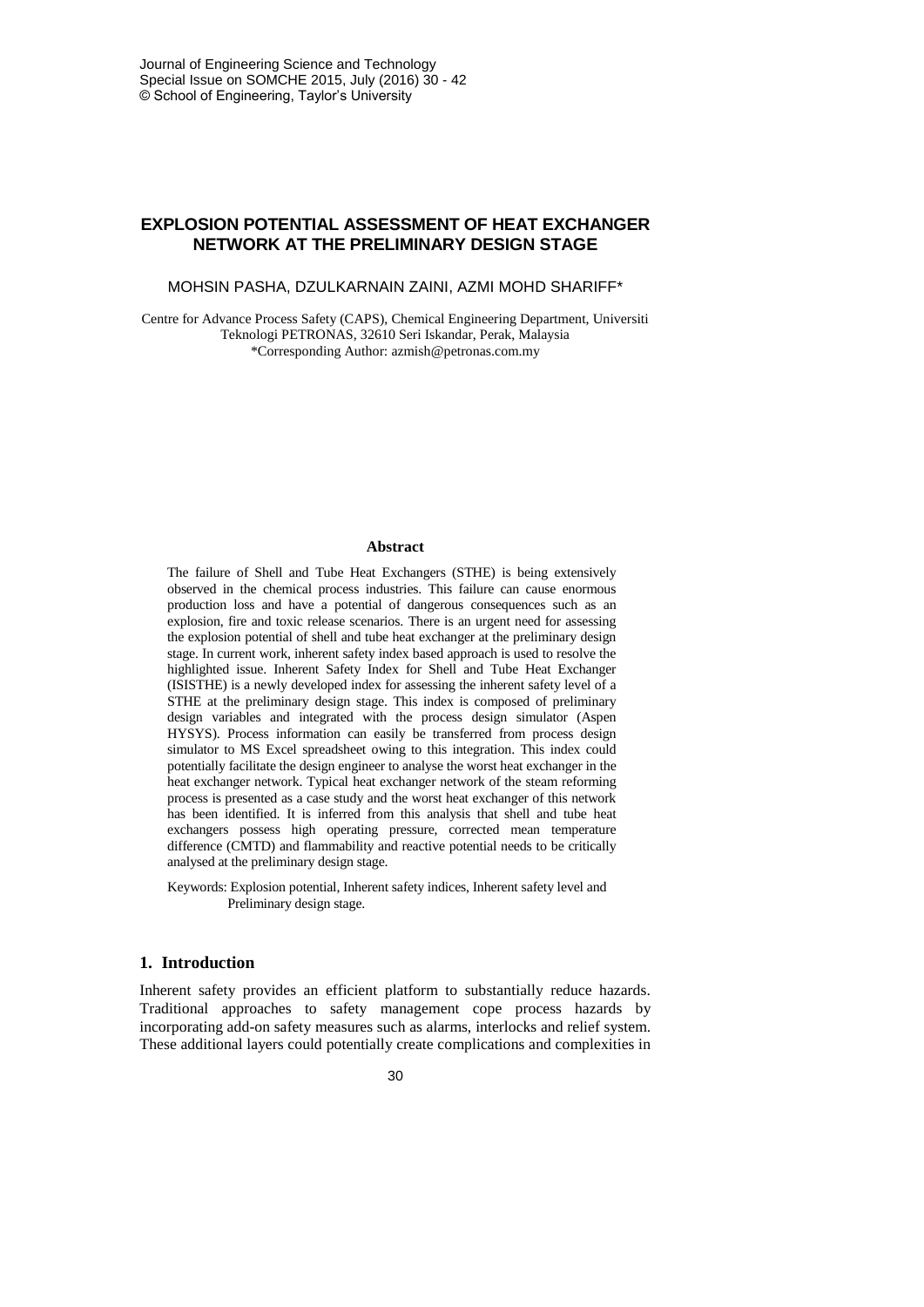the process design. Inherently safer design (ISD) reduces hazard by altering the basic technology in process design. ISD delivers a simple and economical solution for chemical processes [\[1\]](#page-10-0). Moreover, ISD reduces the frequency of credible events such as explosion, fire and toxic release [\[1\]](#page-10-0). ISD is considered as a primary prevention tool to avoid accident and its risk mitigation strategy differs from the secondary safety measures. Secondary methods reduce the probability rather than the possibilities of chemical accidents [\[2\]](#page-10-1). It provides a cost optimal solution throughout the process plant lifecycle [\[3\]](#page-10-2).

STHE are being extensively deployed in the chemical process industries. These heat exchangers serve as a heater, cooler, partial or total condenser, evaporator, decomposer and boiler. Tubular exchanger manufacturing association (TEMA) is responsible for issuing and updating the design guidelines of STHE on a regular frequency [\[4\]](#page-10-3). The latest version of these guidelines updated by TEMA in 2007 [\[5\]](#page-10-4). These standard guidelines provide benchmark criteria for the designing, sizing and rating of STHE.

Leaks are commonly observed in STHE. Failure of STHE could potentially make a cause of major production loss and have a potential of credible events such as explosion and fire. Occasionally, failure of these heat exchangers have also been observed just after a few months of service  $[6, 7]$  $[6, 7]$ . On  $2<sup>nd</sup>$  April 2010 an enormous explosion and fire was observed by the catastrophic rupture of STHE in Tesoro Anacortes Refinery Washington, United States [\[8\]](#page-10-7). Seven fatalities were reported in this accident. This tragedy proclaimed as the largest fatal incident in the US petroleum refinery since after the BP Texas City accident [\[8\]](#page-10-7). An inadequately designed process system could potentially have a high failure potential. Design error is one of the major cause of accidents in chemical process industries [\[9,](#page-10-8) [10\]](#page-10-9). Moreover, the failure of heat transfer equipment is significantly observed due to inadequate design. Initial leak frequency of STHE is significantly higher than the other process equipment for various loss of containments events such as a small leak, continuous release and catastrophic rupture [\[11\]](#page-10-10). Therefore, it is essential to carefully execute the process design and safety analysis of these heat exchangers. Meagre safety analysis could possibly become a failure cause of the heat transfer equipment [\[10\]](#page-10-9).

The failure of STHE is being widely experienced in the chemical process industries. Inherently safer design provides a gateway to reduce the explosion potential of STHE. Possibilities to implement ISD strategies are reduced as the design proceeds from early design stage to the operation phase [\[12\]](#page-11-0). Current work provides a coherent and user-friendly platform for assessing the explosion potential of STHE at the preliminary design stage.

# **2. Inherent Safety Indices**

Inherent safety indices are the quantitative tool for assessing the inherent safety. Safety indices facilitate the design engineer to select an inherently safe chemical process route selection, and the inherent safety level assessment of various process equipment. These indices work swiftly than the conventional safety methods such as hazard and operability analysis, event tree analysis, fault tree analysis and failure mode effect analysis. Safety indices assist in decision-making at the various design cycles and do not require high proficiency and expertise [\[13\]](#page-11-1).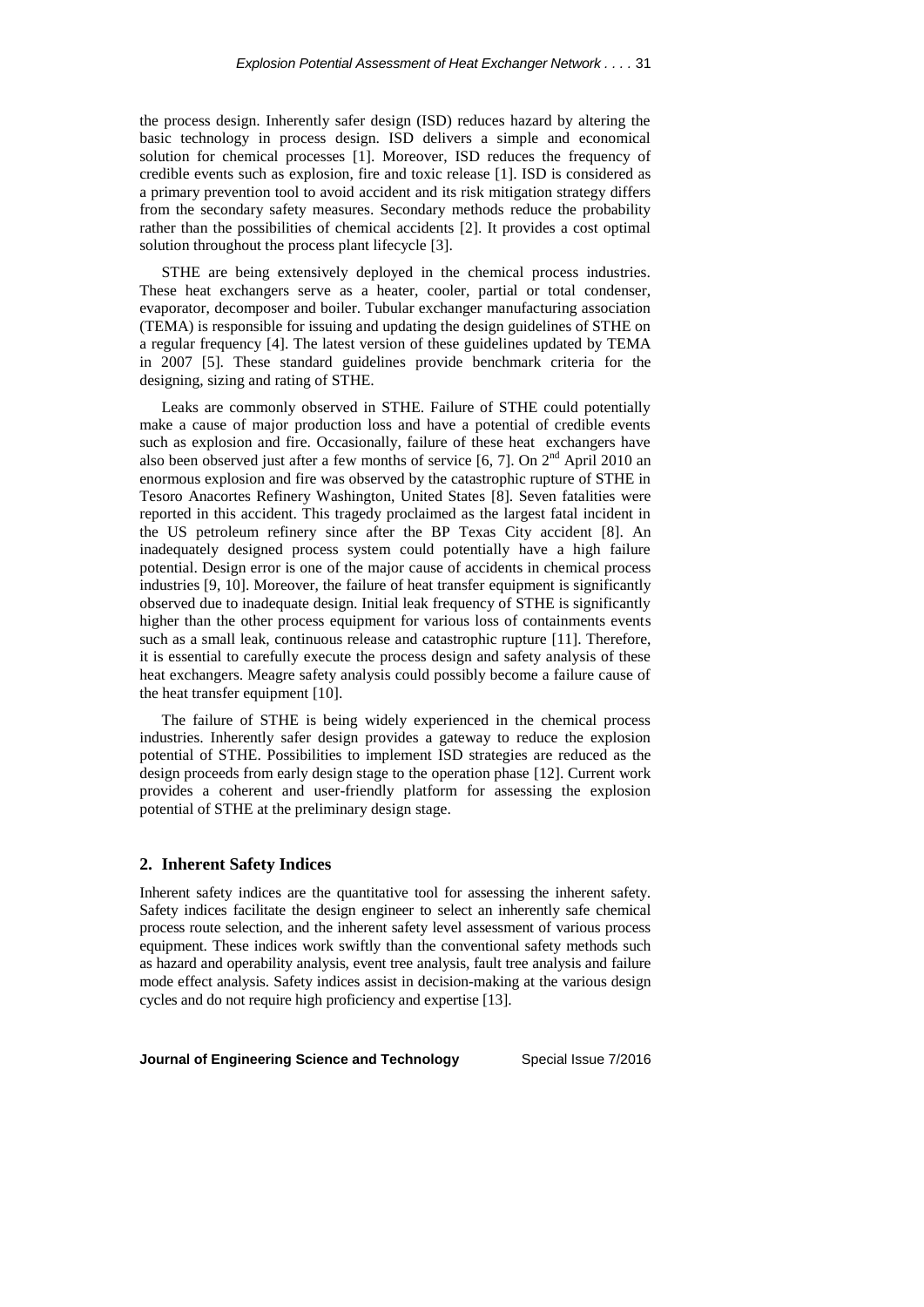There are two ways of analysing the inherent safety level of a process system via indices. In the first method, various attributes of process system such as flammability, toxicity, explosiveness, and process conditions are estimated and the outcome expressed in the form of a single value. This value is expressed the inherent safety level. Prototype inherent safety index (PIIS) [\[14\]](#page-11-2), inherent safety index (ISI) [\[15\]](#page-11-3), ί-safe [\[16\]](#page-11-4), integrated inherent safety index (I2SI) [\[17\]](#page-11-5), process route index (PRI) [\[18\]](#page-11-6), inherent occupational health index (IOHI) [\[19\]](#page-11-7), health quotient index (HQI) [\[20\]](#page-11-8), inherent safety key performance indicator (IS-KPI) [\[21\]](#page-11-9), risk-based inherent safety index (RISI) [\[22\]](#page-11-10) and numerical descriptive inherent safety technique (NuDIST) [\[23\]](#page-11-11) were the typical illustrations of such sort of indices.

The second approach is based on the risk estimation. The severity level and frequency of credible events are estimated to evaluate the risk. Inherent risk assessment (IRA) similar to quantitative risk assessment (QRA) was introduced for assessing the inherent risk of an explosion [\[24\]](#page-11-12). In this method, the Malaysian 2-region FN curve was used to examine the risk level. Similarly, this concept extended for estimating the risk of toxic release event by using the toxic release inherent risk analysis (TRIRA) [\[25\]](#page-11-13). Two region risk matrix was implemented to analyse this risk level. Recently, risk based inherent safety index (RISI) developed for the optimum design selection [\[22\]](#page-11-10). This index is an extension of integrated inherent safety index (I2SI) [\[17\]](#page-11-5).

The safety weighted hazard index (SWeHI) [\[26\]](#page-11-14) and integrated inherent safety index (I2SI) [\[17\]](#page-11-5) can be used for assessing the inherent safety of the STHE. However, the detailed process information such as material balance, operating conditions, process flow diagram (PFD), piping and instrumentation diagram (P&ID) and plant layout design were required for the estimation of these indices [\[11\]](#page-10-10). Therefore, it is difficult to estimate the inherent safety level of the STHE by using the existing inherent safety indices at the preliminary design stage. Moreover, no index is particularly developed for analysing the inherent safety level of STHE. Therefore, a newly developed Inherent Safety Index for Shell and Tube Heat exchanger (ISISTHE) is presented for assessing the inherent safety level of a STHE at the preliminary design stage.

ISISTHE is composed of preliminary design variable and integrated with the process design simulator such as Aspen HYSYS V (8.0). This integration provides an easy way of transferring the process information from process design simulator to MS Excel spreadsheet. This concept was introduced in the development of integrated risk estimation tool (IRET) [\[27\]](#page-12-0). A similar approach was adopted to develop inherent safety Index module (ISIM) [\[28\]](#page-12-1) , process route index (PRI) [\[18\]](#page-11-6), toxic release consequence analysis tool (TORCAT) [\[29\]](#page-12-2), process stream index (PSI) [\[30\]](#page-12-3),toxic release inherent risk assessment (TRIRA) [\[25\]](#page-11-13) and inherent fire consequence estimation tool (IFCET) [\[31\]](#page-12-4).

# **3. Methodology to Organise ISISTHE**

Several failure case histories of STHE were thoroughly examined to identify the failure contributing factors and variables of STHE. The details of failure cases are given in Table 1. The methodological framework to develop an inherent safety index for STHE is given in Fig. 1. Basic failure cause and relevant variables were segregated in each failure case. Failure contributing variables acknowledged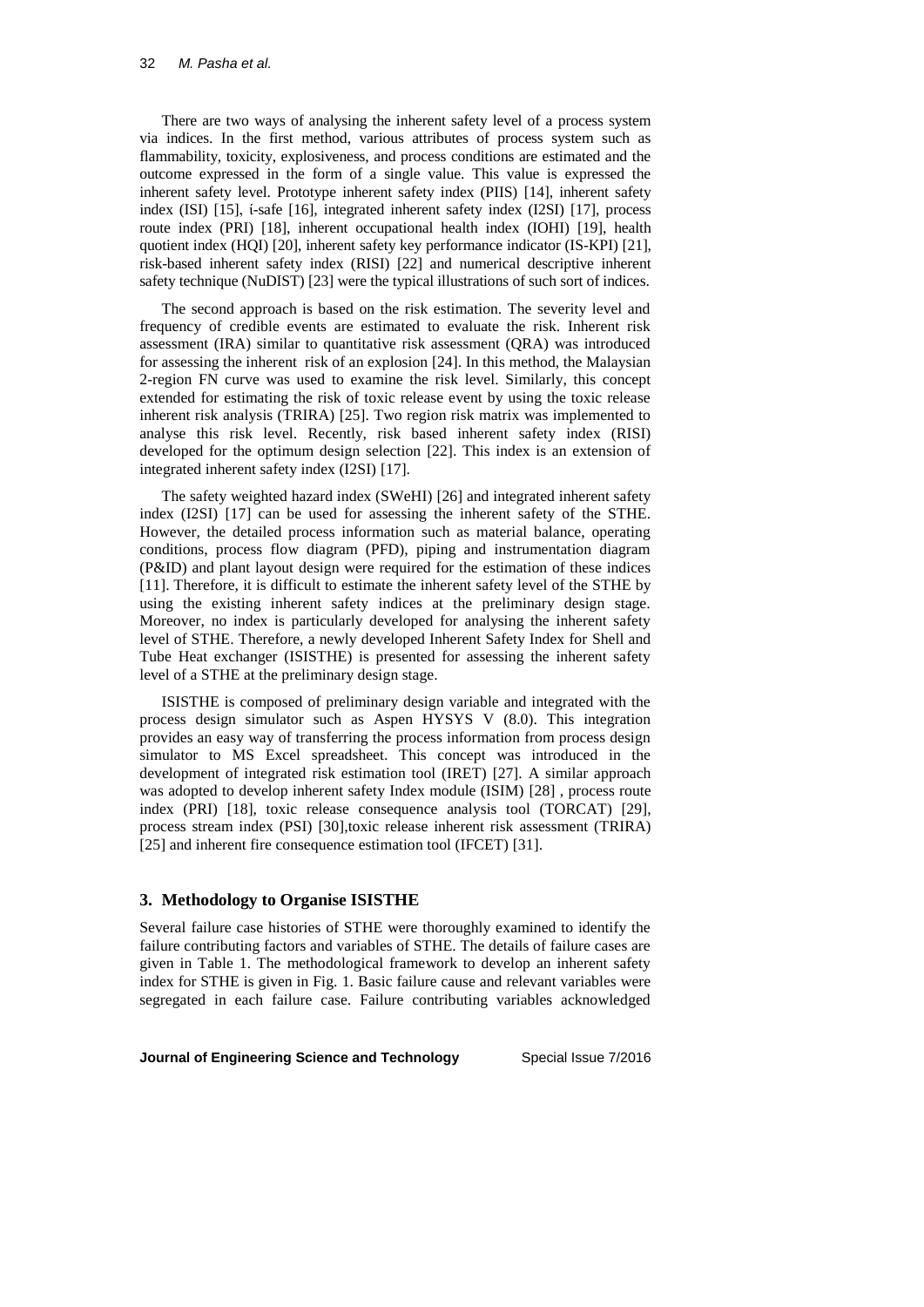according to the relevant stage. These failure histories of STHE were acquired from various literature such as engineering failure analysis and material and design journals, investigation reports issued by chemical safety and hazard investigation board of the United States. All information is illustrated in Table 1.

|      |                                                                                                   | Table 1. Failure analysis of STHE through various case histories. |                                                                                                         |                                                                                               |                                                                 |                |
|------|---------------------------------------------------------------------------------------------------|-------------------------------------------------------------------|---------------------------------------------------------------------------------------------------------|-----------------------------------------------------------------------------------------------|-----------------------------------------------------------------|----------------|
| Si 2 | ò,<br><b>Exchanger Servic</b>                                                                     | <b>Failure Causes</b>                                             | Contributing variables                                                                                  | defining stage<br>Variable                                                                    | <b>Future direction</b>                                         | Ref.           |
|      | Preheat feed gas of reactor by outlet gas of<br>the same reactor in naphtha hydrotreating<br>imit | High-temperature hydrogen<br>attack (HTHA)                        | Inappropriate material<br>High concentration of<br>reactive component                                   | design stage<br>Preliminary<br>engineering<br>Basic<br>stage                                  | Use compatible and inherently<br>safe material                  | $^{[8]}$       |
| ζ.   | shell side and cooling<br>Industrial water at<br>water at tube side.                              | Erosion corrosion                                                 | Inappropriate material of<br>High concentration of<br>reactive component<br>High flow velocity<br>tubes | design stage<br>Preliminary<br>engineering<br>engineering<br>Basic<br>Basic<br>stage<br>stage | Select optimized flow velocity<br>and appropriate tube material | [32]           |
| 3.   | Cooling water in tubes and steam is on the<br>shell side                                          | Flow-induced erosion                                              | Inappropriate tube<br>Low velocity<br>material                                                          | design stage<br>Preliminary<br>engineering<br>Basic<br>stage                                  |                                                                 | $[33]$         |
| 4.   | Flue gas at shell side and Boiler Feed Water<br>(BFW) at tube side.                               | corrosion in the whole<br>Creep attack due to<br>system           | Poor water treatment<br>Tubes overheating                                                               | design stage<br>Preliminary<br>Operations                                                     | Improved design of heat<br>exchanger                            | [34]           |
| 5.   | gas is inside of tube and<br>seawater is on the shell side.<br>Four gas coolers,                  | Crevice corrosion                                                 | Inappropriate tube<br>material                                                                          | engineering<br>Basic<br>stage                                                                 | Use compatible and inherently<br>safe material                  | $\overline{6}$ |
| Ġ.   | e side while cooling water<br>Process gas in tub<br>in the shell.                                 | Stress corrosion cracking                                         | Inappropriate material of<br>tubes.                                                                     | engineering<br>Basic<br>stage                                                                 | Use of appropriate tubes<br>material                            | [35]           |
| 7.   | Il and BFW at tube side<br>Process gas at she.                                                    | Thermal fatigue                                                   | Excessive heating                                                                                       | design stage<br>Preliminary                                                                   | Timely inspection                                               | [36]           |
| ∞    | nell side and process<br>chemical in the tube side.<br>Ammonia in the sh                          | Over pressurization                                               | Pressure                                                                                                | design stage<br>Preliminary                                                                   | Emphasize on workers safety<br>training                         | [37]           |
| o,   | Condensate at Tube side and Heavy Gas Oil<br>(HGO) at the shell                                   | Intergranular stress<br>corrosion cracking.                       | Poor fabrication<br>(welding)                                                                           | Not applicable                                                                                | Improved welding process.                                       | $[38]$         |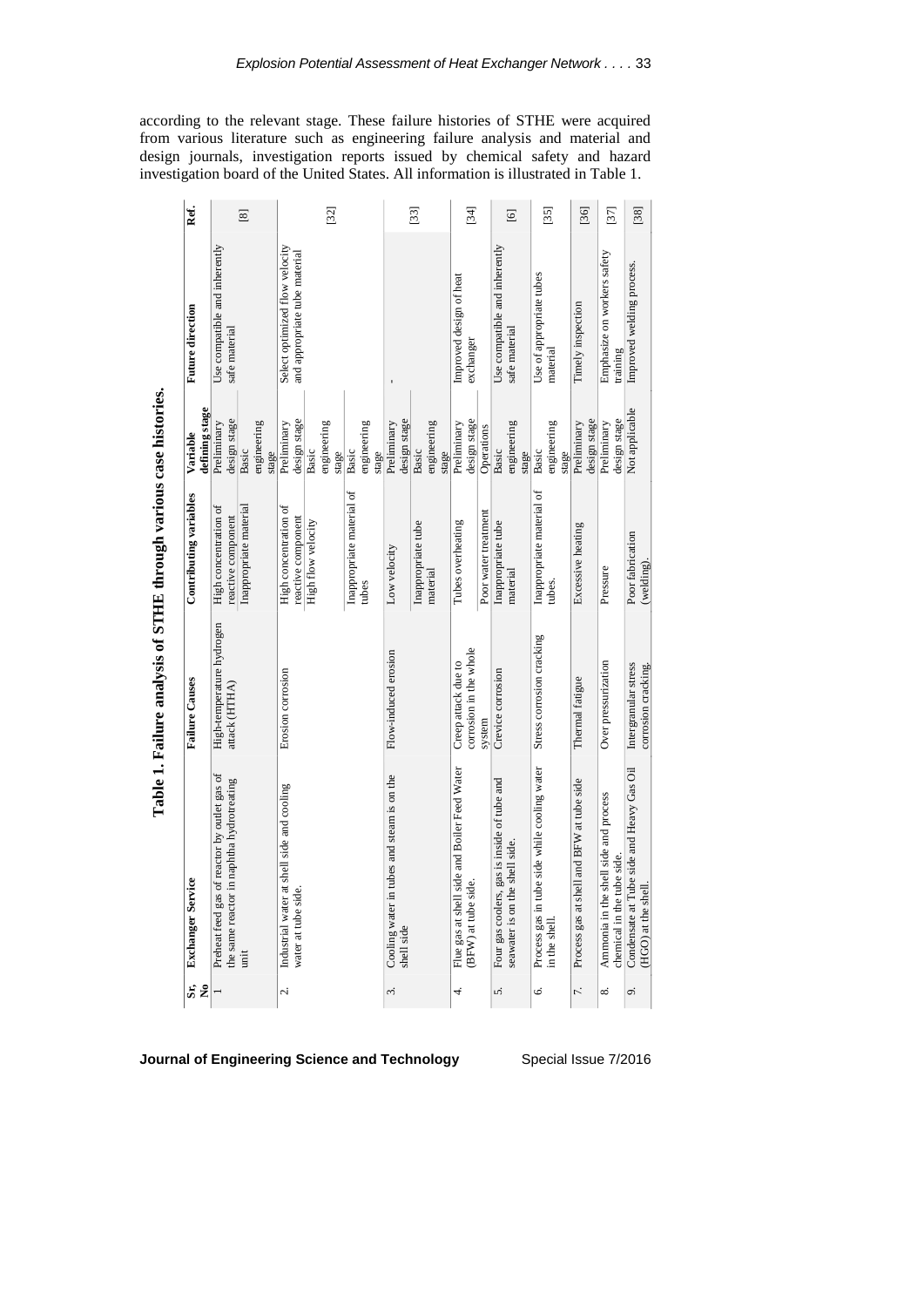

**Fig. 1. Methodological framework to develop new index for STHE.**

Several factors could become a failure cause of STHE. Corrosion, mechanical vibrations, inappropriate design, meagre fabrication, inappropriate construction of material, flow and heat transfer related issues were frequently observed failure contributor of STHE. These factors are influenced by several variables. It includes heat transfer rate, pressure, flow velocities and chemical reactivity. The failure of STHE frequently observed due to flow and thermal instabilities [\[32-34,](#page-12-5) [36\]](#page-12-6). Heat transfer and flow variables can easily be defined by the process conditions. Pressure and velocity are the most commonly used flow variable. Pressure could easily be monitored from the process condition while velocity required the exact configuration of STHE. Corrected mean temperature difference (CMTD) describes the driving force for heat transfer in STHE. Moreover, pressure (P) and corrected mean temperature difference (CMTD) can easily be evaluated from the given process conditions of STHE.

The explosions are commonly observed credible events in the chemical process industries. Catastrophic failure of STHE in Tesoro Anacortes Refinery, United Sates [\[8\]](#page-10-7) and Sodegaura-Refinery, Japan [\[39\]](#page-12-7) were the typically observed explosions illustrations from the failure of a STHE. The heating value  $(H_v)$  and combustibility potential (∆FL) can be implemented to estimate the explosion potential [\[18\]](#page-11-6). Both of parameter can easily be estimated at the preliminary design stage. The ISISTHE is developed by the integration of the failure variables with the explosion parameters. The relative ranking approach is used to formulate this index. The same concept was adopted to develop the process stream index (PSI) [\[30\]](#page-12-3). The above information can be summarised by the following equations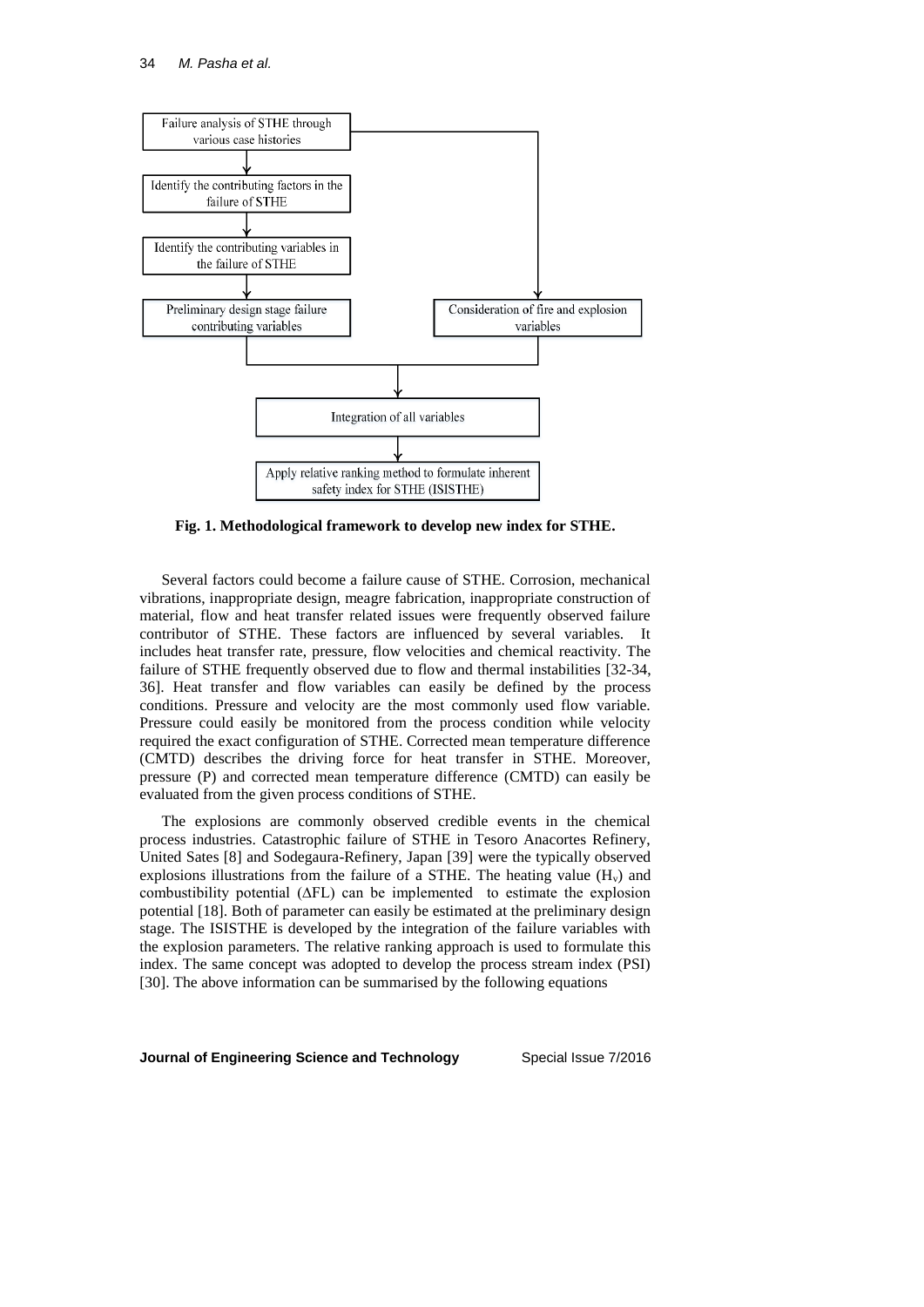ISISTHE =  $f$ (Pressure, CMTD, Heating value, Combustibility potential)  $(1)$ 

$$
ISISTHE = f(P, CMTP, H_V, \Delta FL)
$$
\n(2)

where *P*, *X*,  $H_v$  and  $\Delta FL$  represented pressure, corrected mean temperature difference, heating value and combustibility potential with the units of kPa,  $^{\circ}C$ , kJ/kg and % respectively. ∆*FL* represents the combustibility range and it can be estimated by the difference between upper and lower flammability limit.

The dimensionless number of each variable is originated by taking the ratio of that variable value for a selected heat exchanger to the average value of that variable in the whole heat exchanger network. This technique is based on the principle of relative ranking. The relative ranking is an appropriate method to analyse hazardous attributes, process conditions and operating parameters at the conceptual design stage [\[40\]](#page-12-8). Relative ranking can be utilized for the development of numerical index at the preliminary design stage. These numbers can be expressed by the following below equations.

$$
I_p = \frac{\text{Pressure } (P) \text{ for a specific STHE}}{\text{Average value of } (P) \text{ for all heat exchanges}} \tag{3}
$$

$$
I_x = \frac{\text{CMTD}(X) \text{ for a specific STHE}}{\text{Average value of } (X) \text{ for all heat exchanges}} \tag{4}
$$

$$
I_{Hv} = \frac{\text{Heating value} (Hv) \text{ for a specific STHE}}{\text{Average value of } (Hv) \text{ for all heat exchanges}} \tag{5}
$$

$$
I_{AFL} = \frac{\text{Combustibility potential } (AFL) \text{ for a specific STHE}}{\text{Average value of } (AFL) \text{ for all heat exchanges}} \tag{6}
$$

These numbers can be combined to formulate an index that reflects the severity of a heat exchanger in the case of a loss of containment scenario leading to a fire and explosion. The product of these dimensionless numbers  $(I_P, I_X, I_{Hv})$ and  $I_{\Lambda F}$ ) can be used to represent the inherent safety level of a STHE. It would result in the inherent Safety Index for STHE (ISISTHE). It can be expressed by the following equation

$$
\text{ISISTHE} = I_p \times I_X \times I_{Hv} \times I_{AFL}
$$
\n
$$
(7)
$$

The numerical value of this index represents the inherent safety level of a STHE at the preliminary design stage. It should be kept in mind that a heat exchanger would be less inherently safe if the value of the pressure, CMTD, heating value and combustibility potential are relatively higher.

The explosion is selected as the credible events in the formulation of ISISTHE. Therefore, the fluid stream possesses the higher combustibility potential (∆*FL*) and heating value (Hv) would be considered in the evaluation of ISISTHE. For example, if the combustibility potential and heating value of a shell side fluid is higher than a tube side fluid, then the pressure (*P*) of a shell side fluid would be used to evaluate ISISTHE.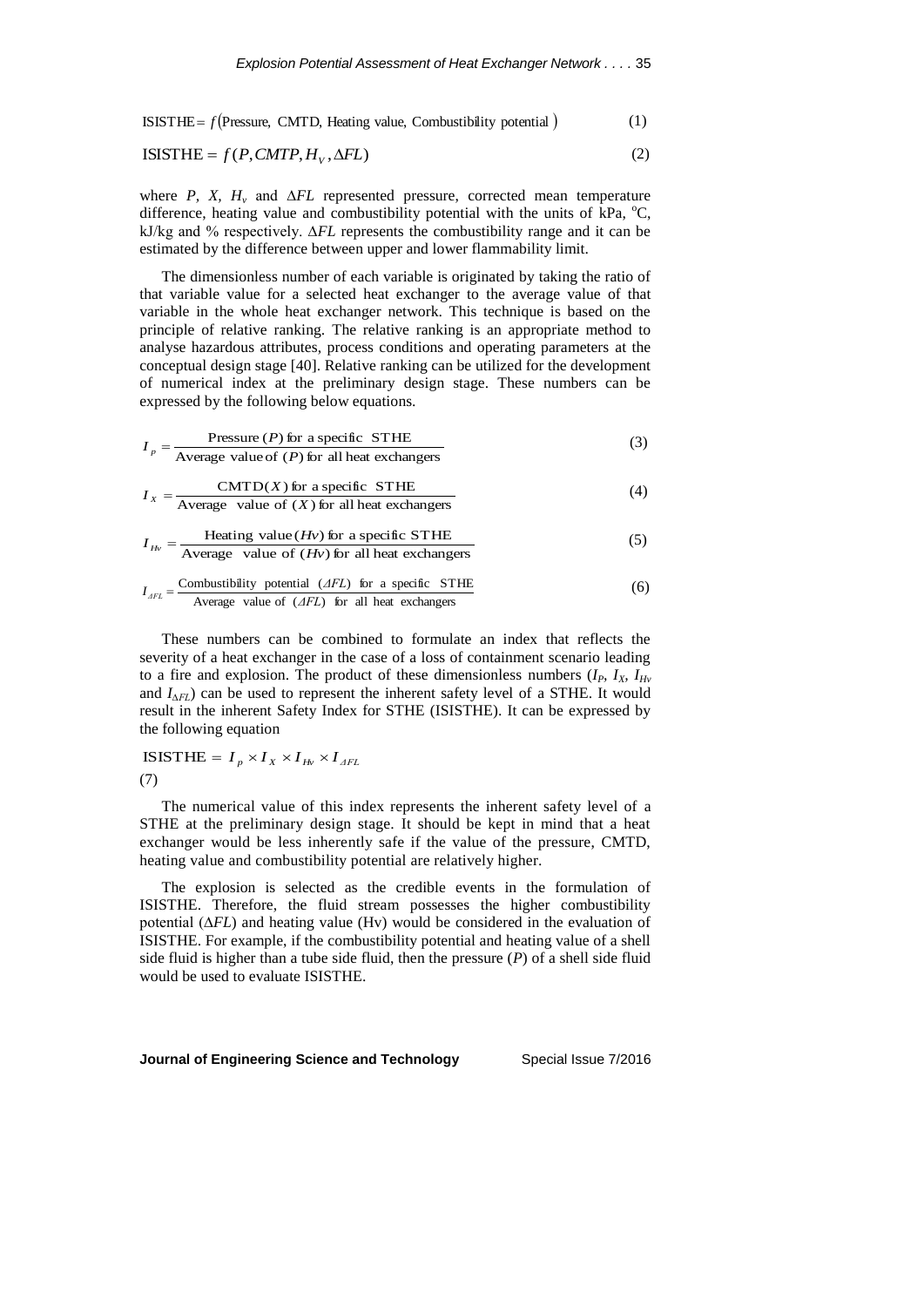# **4. Case Study**

Steam reforming is a widely used industrial process for the production of hydrogen gas. The process simulation diagram of a typical steam reforming unit is presented in Fig. 2. The R-4501 and R-4502 are the primary and secondary reformers used for the reforming reaction. High and low-temperature shift convertors (R-4503 and R-4504) are also installed to convert carbon monoxide (CO) into the carbon dioxide  $(CO<sub>2</sub>)$ . A network of eight heat exchangers is deployed to recover the heat of process gas leaves from the reforming section. Eventually, two phase separator (V-4501) is installed to separate out the product gases. The final product stream indicates the product gases from during this process.

This PFD is comprised of eight STHE. The process streams FEED1 to FEED8 of heat exchangers E-4501 to E-4508 are nominated for estimating the ISISTHE. These streams are selected on the basis of high heating value and combustibility potential. The inherent safety level assessment of each heat exchanger is carried out by using ISISTHE. The results are presented in Table 2. The E-4503 retains the highest ISISTHE value in this heat exchanger. Therefore, this heat has the lowest inherent safety level and can be considered as the worst heat exchanger. Moreover, the loss of containment from this heat exchanger could have a high potential of creating an explosion. This heat exchanger is required censorious attention while developing the piping and instrumentation diagram (P&ID) and layout design.

|                   |                 |                 | 0                              |                |                |
|-------------------|-----------------|-----------------|--------------------------------|----------------|----------------|
| <b>Heat</b>       | <b>Selected</b> | <b>Pressure</b> | <b>Heating</b><br><b>Value</b> | Combustibility | <b>CMTD</b>    |
| <b>Exchanger</b>  | <b>Stream</b>   | kPa             | kJ/kg                          | $\frac{0}{0}$  | $\rm ^{o}C$    |
| E-4501            | <b>Shell</b>    | 3530.00         | 7710.95                        | 63.50          | 210.25         |
| E-4502            | <b>Shell</b>    | 3530.00         | 7710.95                        | 63.50          | 126.79         |
| E-4503            | Shell           | 3530.39         | 7710.95                        | 63.50          | 524.45         |
| E-4504            | Tube            | 3530.00         | 7710.95                        | 63.50          | 99.04          |
| E-4505            | Tube            | 3530.00         | 7710.95                        | 63.50          | 21.54          |
| E-4506            | Tube            | 3200.00         | 7506.21                        | 63.80          | 56.20          |
| E-4507            | Tube            | 3200.00         | 7475.50                        | 63.84          | 35.91          |
| E-4508            | Tube            | 3200.00         | 7475.50                        | 63.84          | 57.76          |
| Average           |                 | 3406.30         | 7626.50                        | 63.62          | 141.49         |
| Heat<br>Exchanger | $I_P$           | $I_{Hv}$        | $I_{\Delta F}$                 | $I_{CMTD}$     | <b>ISISTHE</b> |
| E-4501            | 1.04            | 1.01            | 1.00                           | 1.49           | 1.55           |
| E-4502            | 1.04            | 1.01            | 1.00                           | 0.90           | 0.94           |
| E-4503            | 1.04            | 1.01            | 1.00                           | 3.71           | 3.88           |
| E-4504            | 1.04            | 1.01            | 1.00                           | 0.70           | 0.73           |
| E-4505            | 1.04            | 1.01            | 1.00                           | 0.15           | 0.16           |
| E-4506            | 0.94            | 0.98            | 1.00                           | 0.40           | 0.37           |
| E-4507            | 0.94            | 0.98            | 1.00                           | 0.25           | 0.23           |
| E-4508            | 0.94            | 0.98            | 1.00                           | 0.41           | 0.38           |

**Table 2. ISISTHE analysis for the heat exchanger network of the steam reforming unit.**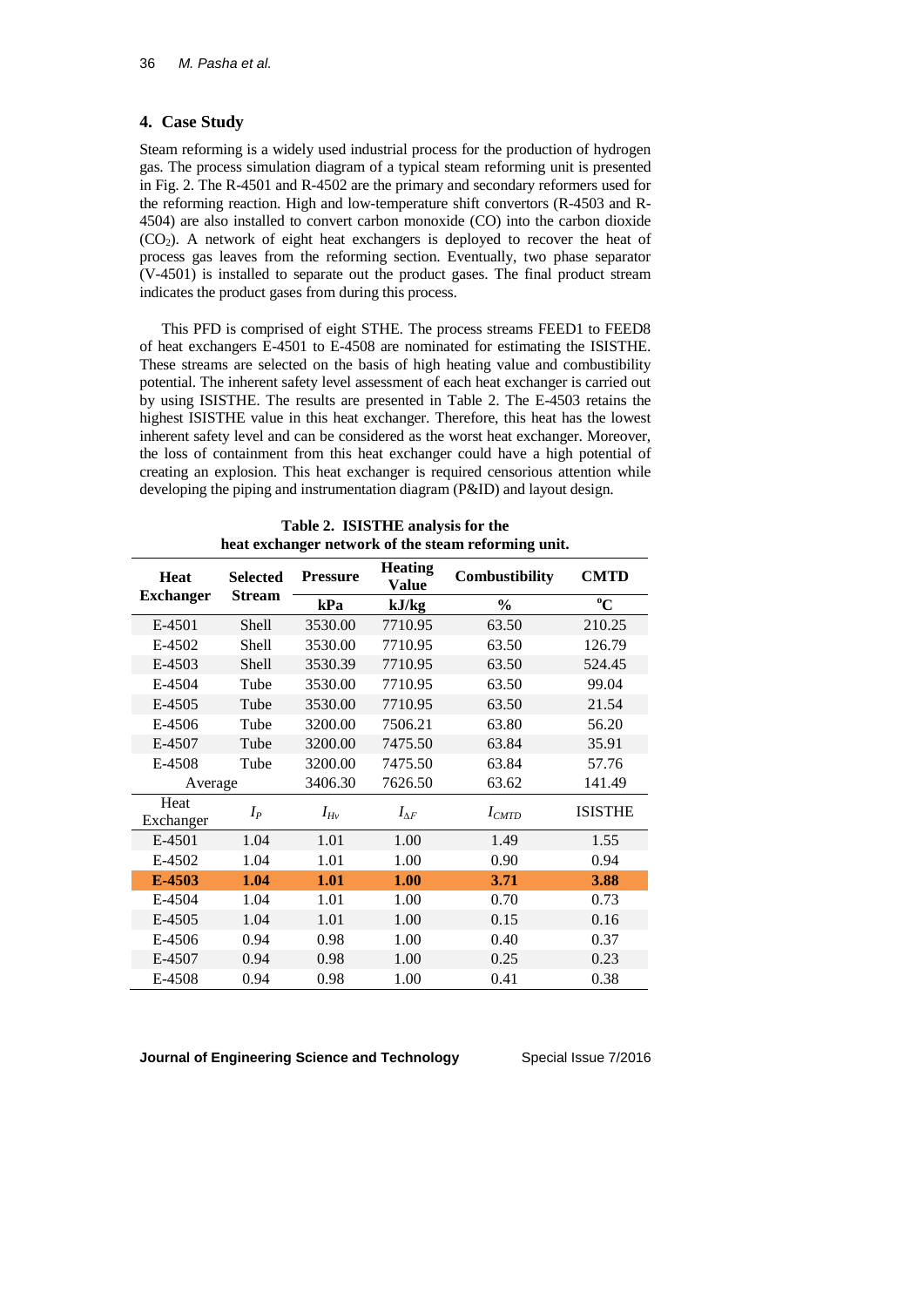

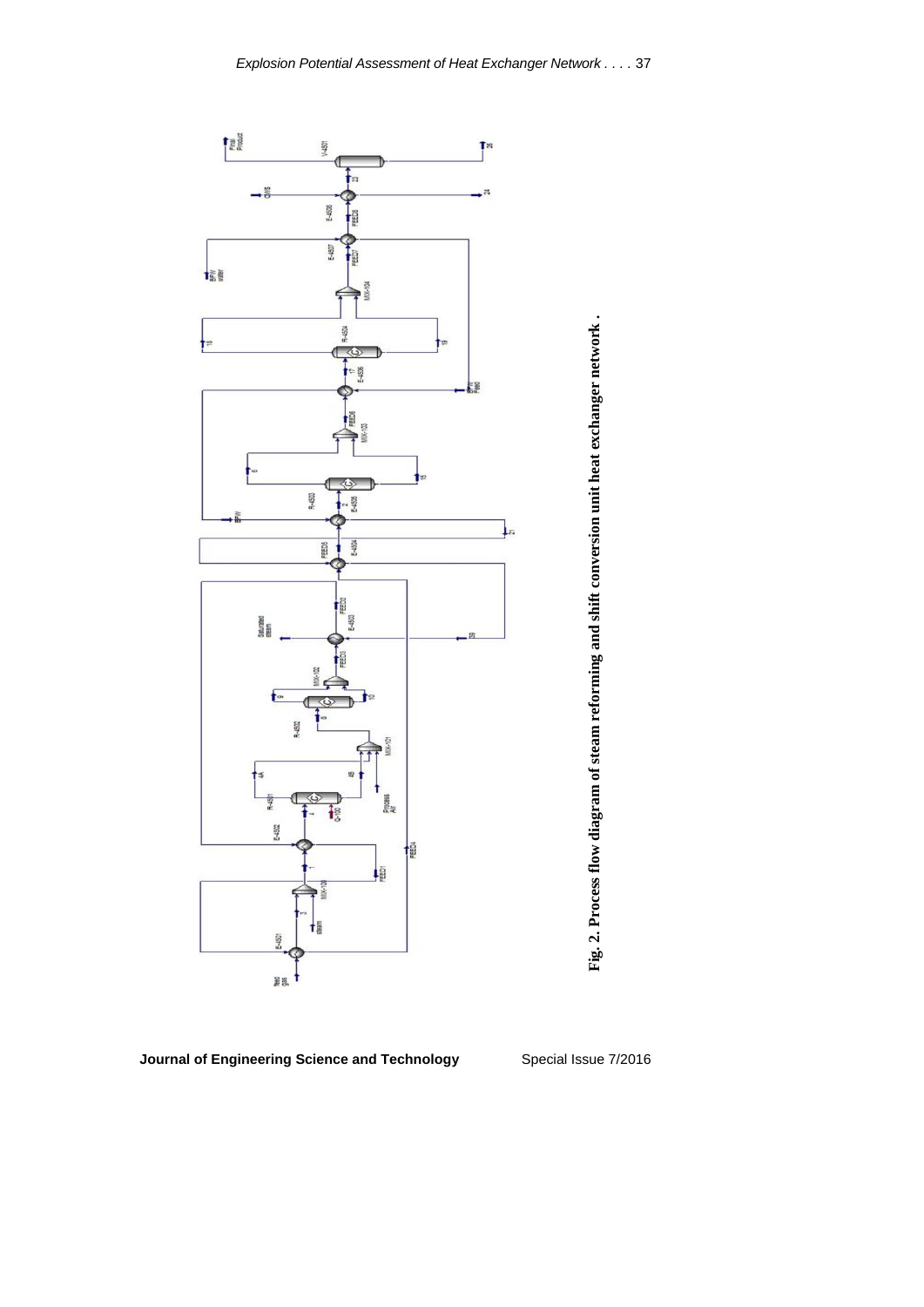# **5. Comparison of ISISTHE with Explosion Models**

Explosions are deliberated as credible events in the formulation of ISITHE. Therefore, the magnitude of ISISTHE can be compared with the explosion energy released by STHE in a worst case scenario. The similar concept used to validate process stream index (PSI) [\[30\]](#page-12-3).

### **5.1. Comparison with Baker Model**

Baker model is frequently used for estimating the burst pressure. In this model, Brode equation is used for the estimation of explosion energy [\[41\]](#page-12-9). It is presented by the following equation

$$
E = \frac{(P_1 - P_o) \times V}{\gamma - 1} \tag{8}
$$

where  $P_1$  and  $P_0$  are the initial and final (ambient) pressure of expanding gas, *V* is the total volume of gas and  $\gamma$  is the heat capacity ratio. The explosion energy of all heat exchangers is estimated by considering the worst-case release scenario. The estimated explosion energy and ISISTHE value of all heat exchangers are presented in Table 3. Moreover, the graph between the two parameters is given in Fig. 3. The similar configuration is observed of both trends.

**Table 3. Estimated explosion energy by Baker Model and ISISTHE values.**

|                      |                  | <b>Explosion</b>                                        |                                      |
|----------------------|------------------|---------------------------------------------------------|--------------------------------------|
|                      | <b>Exchanger</b> | <b>Energy</b>                                           | <b>ISISTHE</b>                       |
|                      |                  | J.                                                      |                                      |
|                      | E-4501           | $4.09E + 06$                                            | 1.55                                 |
|                      | E-4502           | $4.31E + 06$                                            | 0.94                                 |
|                      | E-4503           | $9.23E + 06$                                            | 3.88                                 |
|                      | E-4504           | $3.85E + 06$                                            | 0.73                                 |
|                      | E-4505           | $3.60E + 06$                                            | 0.16                                 |
|                      | E-4506           | $3.50E + 06$                                            | 0.37                                 |
|                      | E-4507           | $4.03E + 06$                                            | 0.23                                 |
|                      | E-4508           | $5.32E + 06$                                            | 0.38                                 |
| 4.0                  |                  |                                                         | - ISISTHE<br><b>Explosion Energy</b> |
| 3.5                  |                  |                                                         |                                      |
| 3.0<br>2.5           |                  |                                                         |                                      |
| 2.0                  |                  |                                                         |                                      |
| <b>SISTHE</b><br>1.5 |                  |                                                         |                                      |
| 1.0                  |                  |                                                         |                                      |
| 0.5<br>0.0           |                  |                                                         |                                      |
|                      |                  | E-4501 E-4502 E-4503 E-4504 E-4505 E-4506 E-4507 E-4508 |                                      |
|                      |                  | <b>HEx</b>                                              |                                      |

**Fig. 3. ISISTHE comparison with Baker Model.**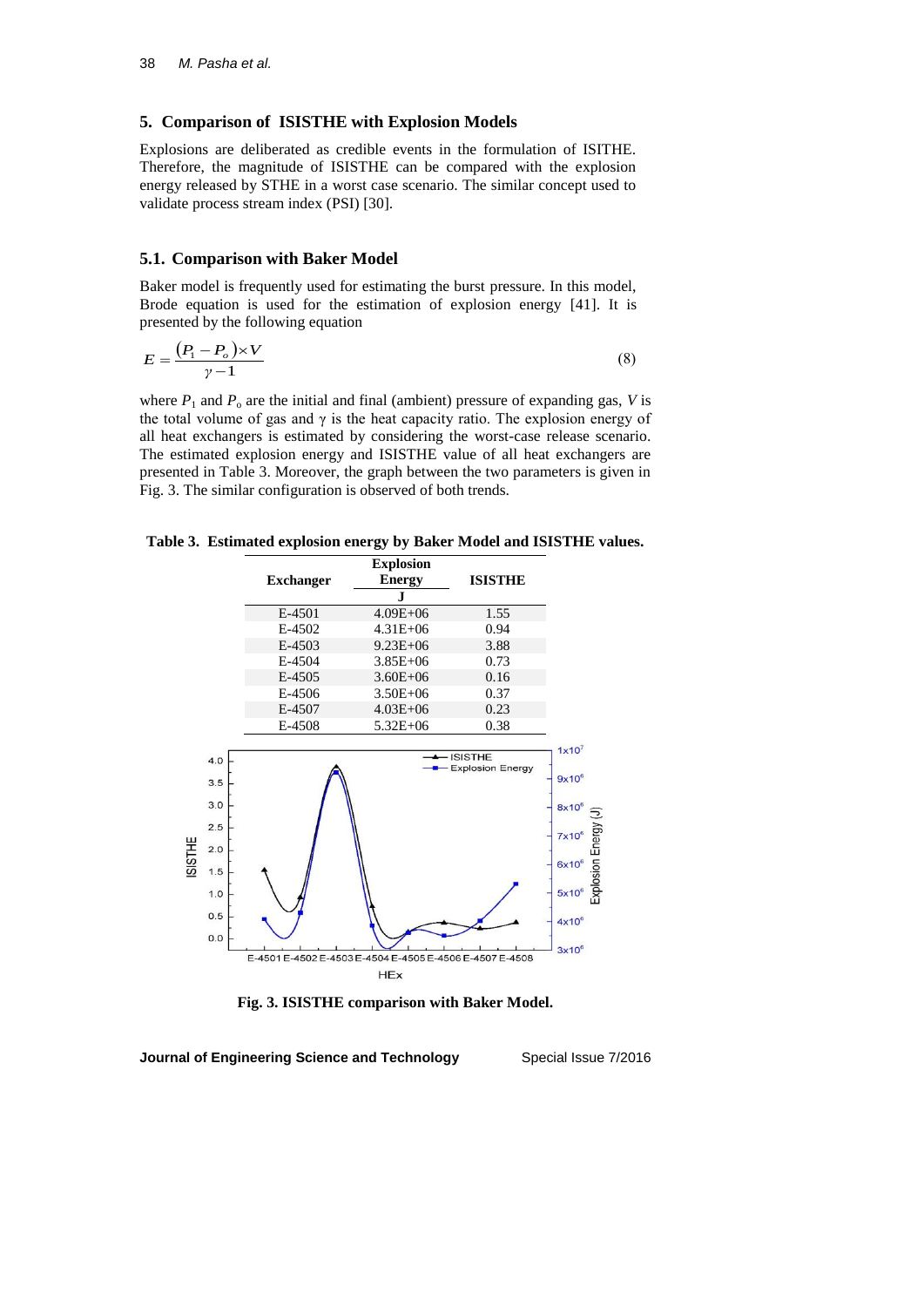## **5.2.Comparison with Prugh model**

Explosion energy can be estimated by using Brown equation in Prugh's model. It is based on isothermal gas expansion from atmospheric to initial conditions [\[41\]](#page-12-9).

$$
E = \frac{V}{V_R} \times \frac{P_1}{P_R} \times R \times T_1 \times \ln\left(\frac{P_1}{P_0}\right)
$$
\n(9)

Where V and  $V_R$  are the initial and standard volume of gas,  $P_1$ ,  $P_R$  and  $P_0$  are initial, standard and ambient pressure and R and  $T_1$  are gas constant and the initial temperature of gas respectively. Similarly, the explosion energy of each heat exchanger is estimated by considering the worst case release event. The estimated explosion energy by using this explosion model and ISISTHE value are presented in Table 4. The trends of both parameters are given in Fig. 4. The configuration of both trends is found quite identical.

**Table 4. Estimated explosion energy by Prugh Model and ISISTHE values** 



**Fig. 4. ISISTHE comparison with Prugh model.**

# **6. Conclusion**

Newly developed index (ISISTHE) can easily be implemented for assessing the inherent safety level of a heat exchanger at the preliminary design stage. This index is user-friendly and required less process information as compared to other indices. Moreover, it is integrated with a process design simulator for easily transferring of process information. This index facility the design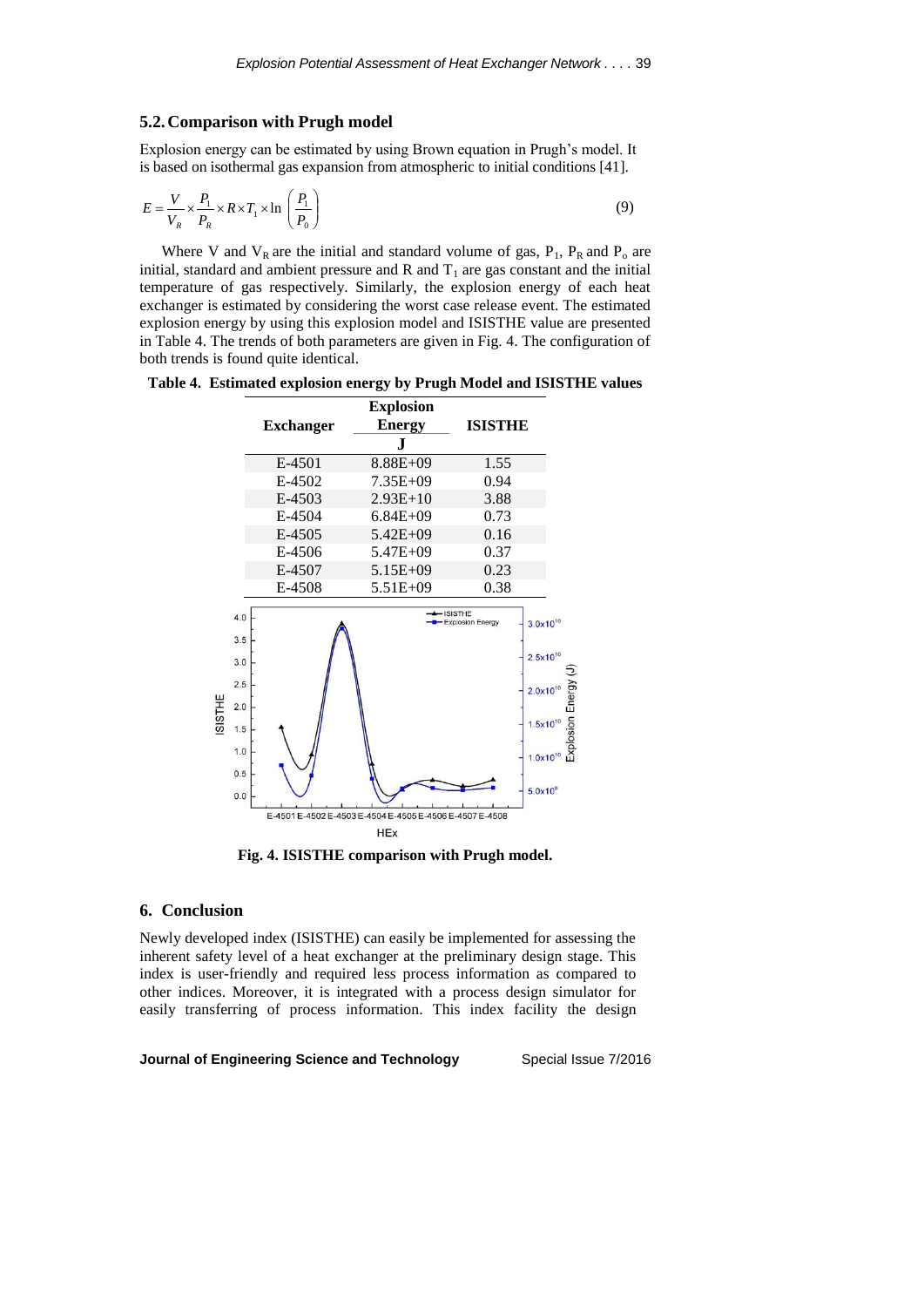engineer to figure out the worst heat exchanger in the given heat exchanger network. This index has been validated with the well-known explosion models. Therefore, this index implicitly predicts the potential of explosion from the loss of containment of a heat exchanger. Heat exchanger retains high operating pressure, corrected mean temperature difference and the combustibility potential of process gas needs comprehensive safety analysis throughout the design process. The scope of this methodology can be extended for other consequences such as toxic release and fire.

# **Acknowledgements**

The authors would like to thank Universiti Teknologi PETRONAS, Malaysia for providing short-term internal research fund (STIRF) 0153AA-D13 that makes this project feasible.

# **References**

- <span id="page-10-0"></span>1. Hendershot, D.C. (2006). An overview of inherently safer design*. Process Safety Progress,* 25(2), 98-107.
- <span id="page-10-1"></span>2. Ashford, N.A.; and Zwetsloot, G. (2000). Encouraging inherently safer production in European firms: a report from the field*. Journal of Hazardous Materials,* 78, 123–144.
- <span id="page-10-2"></span>3. Khan, F.I.; and Amyotte, P.R. (2005). I2SI: a comprehensive quantitative tool for inherent safety and cost evaluation*. Journal of Loss Prevention in the Process Industries*, 18(4), 310-326.
- <span id="page-10-3"></span>4. Ender, T.O.; and Ilker. (2010). Shell side CFD analysis of a small shell-andtube heat exchanger*. Energy Conversion and Management*, 51(5), 1004-1014.
- <span id="page-10-4"></span>5. Gaddis. (2007). Standards of the Tubular Exchanger Manufacturers Association.Tarrytown (NY)*.*
- <span id="page-10-5"></span>6. Allahkaram, S.; Zakersafaee, P.; and Haghgoo, S. (2011). Failure analysis of heat exchanger tubes of four gas coolers*. Engineering Failure Analysis*, 18(3), 1108-1114.
- <span id="page-10-6"></span>7. Mousavian, R.T.; Hajjari, E.; Ghasemi, D.; Manesh, M.K.; and Ranjbar, K. (2011). Failure analysis of a shell and tube oil cooler*. Engineering Failure Analysis*, 18(1), 202-211.
- <span id="page-10-7"></span>8. CSB. (2014). *Catastrophic rupture of heat exchanger (Seven Fatalities) Tesoro Anacortes Refinery Anacortes,Washington*. Available from: http:// www.csb.gov/assets/1/19/tesoro\_anacortes\_2014-jan-29\_draft\_for\_public\_comment.pdf.
- <span id="page-10-8"></span>9. Kidam, K.; and Hurme, M. (2012). Design as a contributor to chemical process accidents*. Journal of Loss Prevention in the Process Industries*, 25(4), 655-666.
- <span id="page-10-9"></span>10. Kidam, K.; and Hurme, M. (2012). Origin of equipment design and operation errors*. Journal of Loss Prevention in the Process Industries*, 25(6), 937-949.
- <span id="page-10-10"></span>11. Tugnoli, A.; Cozzani, V.; and Landucci, G. (2007). A consequence based approach to the quantitative assessment of inherent safety*. AIChE journal*, 53(12), 3171-3182.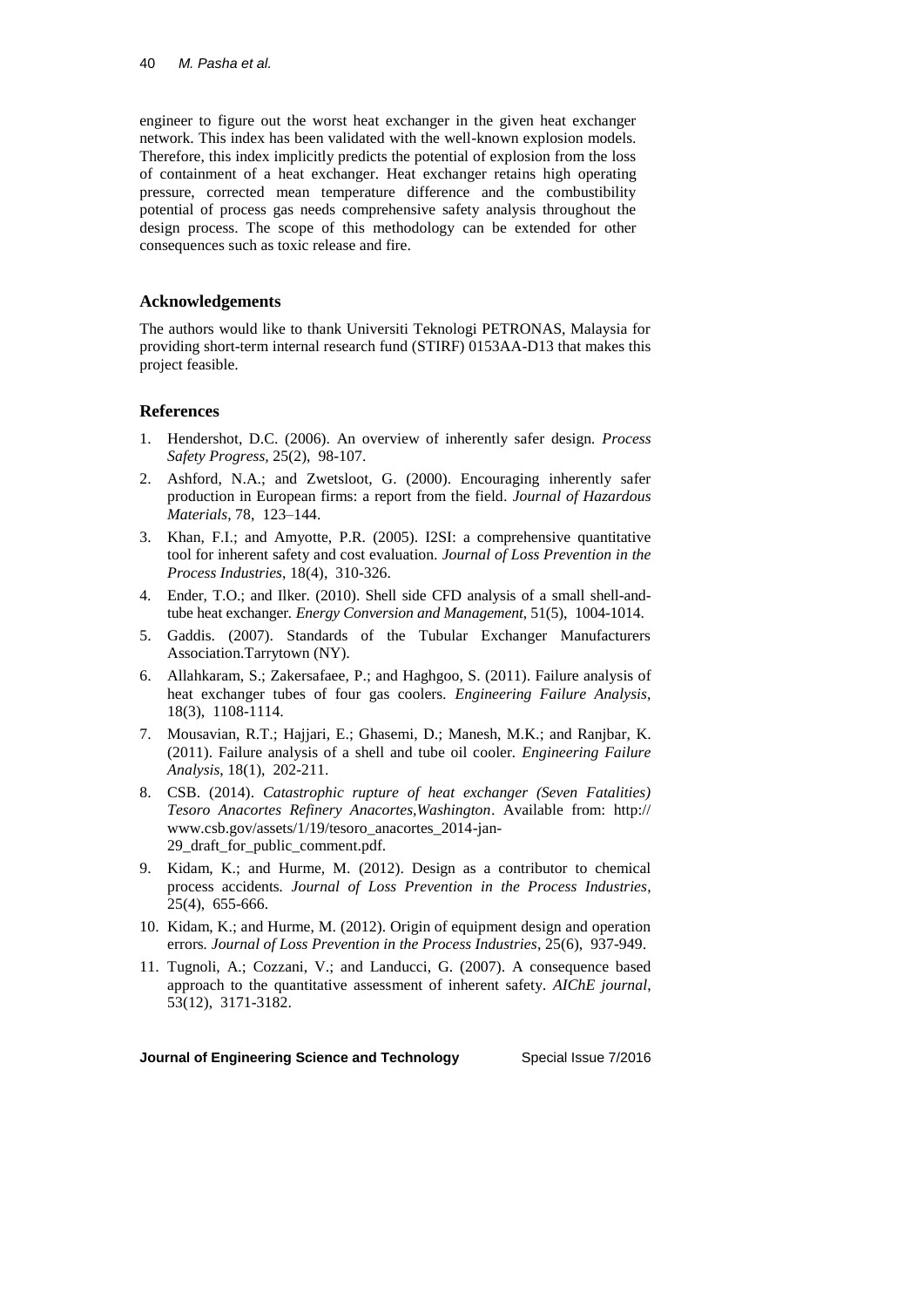- <span id="page-11-0"></span>12. Hurme, M.; and Rahman, M. (2005). Implementing inherent safety throughout process lifecycle*. Journal of Loss Prevention in the Process Industries*, 18(4), 238-244.
- <span id="page-11-1"></span>13. Khan, F.I.; Sadiq, R.; and Amyotte, P.R. (2003). Evaluation of available indices for inherently safer design options*. Process Safety Progress*, 22(2), 83-97.
- <span id="page-11-2"></span>14. Edwards, D.W.; and Lawrence, D. (1993). Assessing the inherent safety of chemical process routes: Is there a relation between plant costs and inherent safety? *Process Safety and Environmental Protection*, 71(B4), 252-258.
- <span id="page-11-3"></span>15. Heikkilä, A.-M.; Hurme, M.; and Järveläinen, M. (1996). Safety considerations in process synthesis*. Computers & Chemical Engineering*, 20, S115-S120.
- <span id="page-11-4"></span>16. Palaniappan, C.;R. Srinivasan; and R. Tan.(2002).Expert system for the design of inherently safer processes. 1. Route selection stage*. Industrial & engineering chemistry research*. 41(26): 6698-6710.
- <span id="page-11-5"></span>17. Khan, F.I.;and P.R. Amyotte.(2004).Integrated inherent safety index (I2SI): a tool for inherent safety evaluation*. Process Safety Progress*. 23(2): 136-148.
- <span id="page-11-6"></span>18. Leong, C.T.; and Shariff, A.M. (2009). Process route index (PRI) to assess level of explosiveness for inherent safety quantification*. Journal of Loss Prevention in the Process Industries*, 22(2), 216-221.
- <span id="page-11-7"></span>19. Hassim, M.H.; and Hurme, M. (2010). Inherent occupational health assessment during process research and development stage*. Journal of Loss Prevention in the Process Industries*, 23(1), 127-138.
- <span id="page-11-8"></span>20. Hassim, M.H.; and Hurme, M. (2010). Inherent occupational health assessment during preliminary design stage*. Journal of Loss Prevention in the Process Industries*, 23(3), 476-482.
- <span id="page-11-9"></span>21. Tugnoli, A.; Landucci, G.; Salzano, E.; and Cozzani, V. (2012). Supporting the selection of process and plant design options by Inherent Safety KPIs*. Journal of Loss Prevention in the Process Industries*, 25(5), 830-842.
- <span id="page-11-10"></span>22. Rathnayaka, S.; Khan, F.; and Amyotte, P. (2014). Risk-based process plant design considering inherent safety*. Safety Science*, 70, 438-464.
- <span id="page-11-11"></span>23. Ahmad, S.I.; Hashim, H.; and Hassim, M.H. (2014). Numerical descriptive inherent safety technique (NuDIST) for inherent safety assessment in petrochemical industry*. Process Safety and Environmental Protection*, 92(5), 379-389.
- <span id="page-11-12"></span>24. Shariff, A.M.; and Leong, C.T. (2009). Inherent risk assessment-a new concept to evaluate risk in preliminary design stage*. Process Safety and Environmental Protection*, 87(6), 371-376.
- <span id="page-11-13"></span>25. Shariff, A.M.; and Zaini, D. (2013). Inherent risk assessment methodology in preliminary design stage: A case study for toxic release*. Journal of Loss Prevention in the Process Industries*, 26(4), 605-613.
- <span id="page-11-14"></span>26. Khan, F.I.; Husain, T.; and Abbasi, S. (2001). Safety weighted hazard index (SWeHI): a new, user-friendly tool for swift yet comprehensive hazard identification and safety evaluation in chemical process industrie*. Process Safety and Environmental Protection*, 79(2), 65-80.